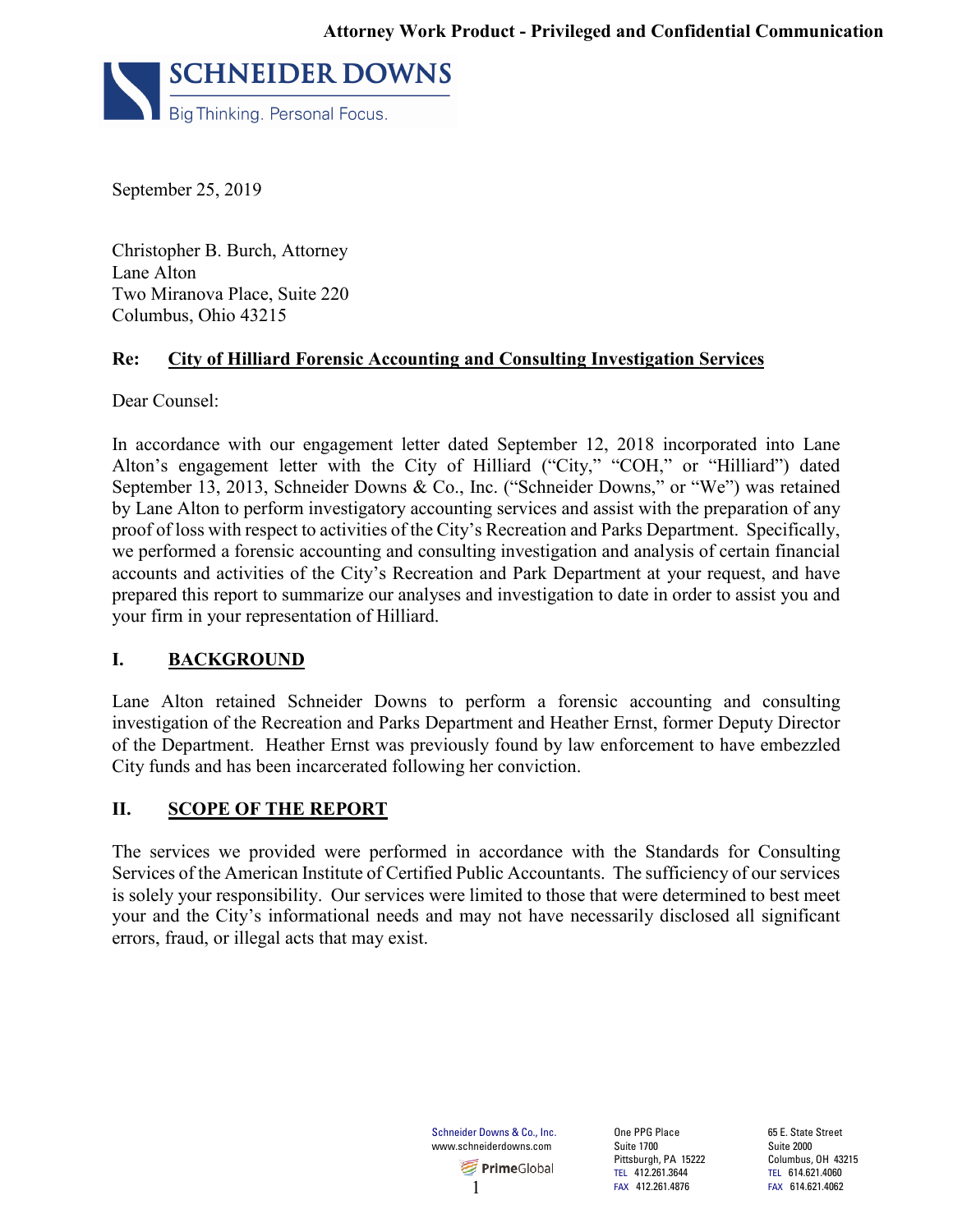#### **Attorney Work Product - Privileged and Confidential Communication**

The scope of our work included a review and analysis of available financial information and data; various transactions and their underlying support; correspondences and documents; meetings with you and representatives of the City; and an evaluation of potential issues surrounding the theft of funds by Heather H. Ernst. Our work attempted to quantify the potential amount of missing funds through an analysis of Recreation and Parks Department revenue sources, expenditures and other means available to potentially misdirect funds or other assets. In the course of the engagement, we identified and analyzed other issues of concern and activities that could potentially be associated with illegal activities. For any of the time periods included in our analyses, we express no audit opinion nor any other form of assurance on that information.

We reserve the right to amend or supplement this report, if necessary, should additional information become available or if we are asked to perform additional analyses. We express no legal opinion regarding any of the transactions or information analyzed or the individuals involved.

#### **III. PRIMARY SOURCES OF INFORMATION RELIED UPON**

In formulating the analyses and conclusions contained in this report, we have reviewed documents and financial information provided to us by the City. The resulting analyses are contained in Exhibits A through T, which are listed below and attached in separate files for your review.

- Exhibit A COH Forensic Report Rev\_Gate Admissions MASTER
- Exhibit B COH Forensic Report Rev\_Concessions MASTER
- Exhibit C COH Forensic Report Rev\_Memberships MASTER
- Exhibit D COH Forensic Report Rev\_Programs MASTER
- Exhibit E COH Forensic Report Rev\_Rentals MASTER
- Exhibit F COH Forensic Report Rev\_Other-Misc MASTER
- Exhibit G COH Forensic Report Disb\_Supplies and Materials MASTER
- Exhibit H COH Forensic Report Disb\_Patterson Analysis MASTER
- Exhibit I COH Forensic Report Disb\_Capital MASTER
- Exhibit J COH Forensic Report Disb\_Contractual Services MASTER
- Exhibit K COH Forensic Report Disb\_Debt Services MASTER
- Exhibit L COH Forensic Report Disb\_Other-Misc MASTER
- Exhibit M COH Forensic Report Disb\_Personnel MASTER
- Exhibit N COH Forensic Report Disb\_Purchase Orders MASTER
- Exhibit O COH Forensic Report Disb\_Travel MASTER
- Exhibit P COH Forensic Report Disb\_Utilities MASTER
- Exhibit Q COH Forensic Report Disb\_Vendors Master File MASTER
- Exhibit R COH Control Observations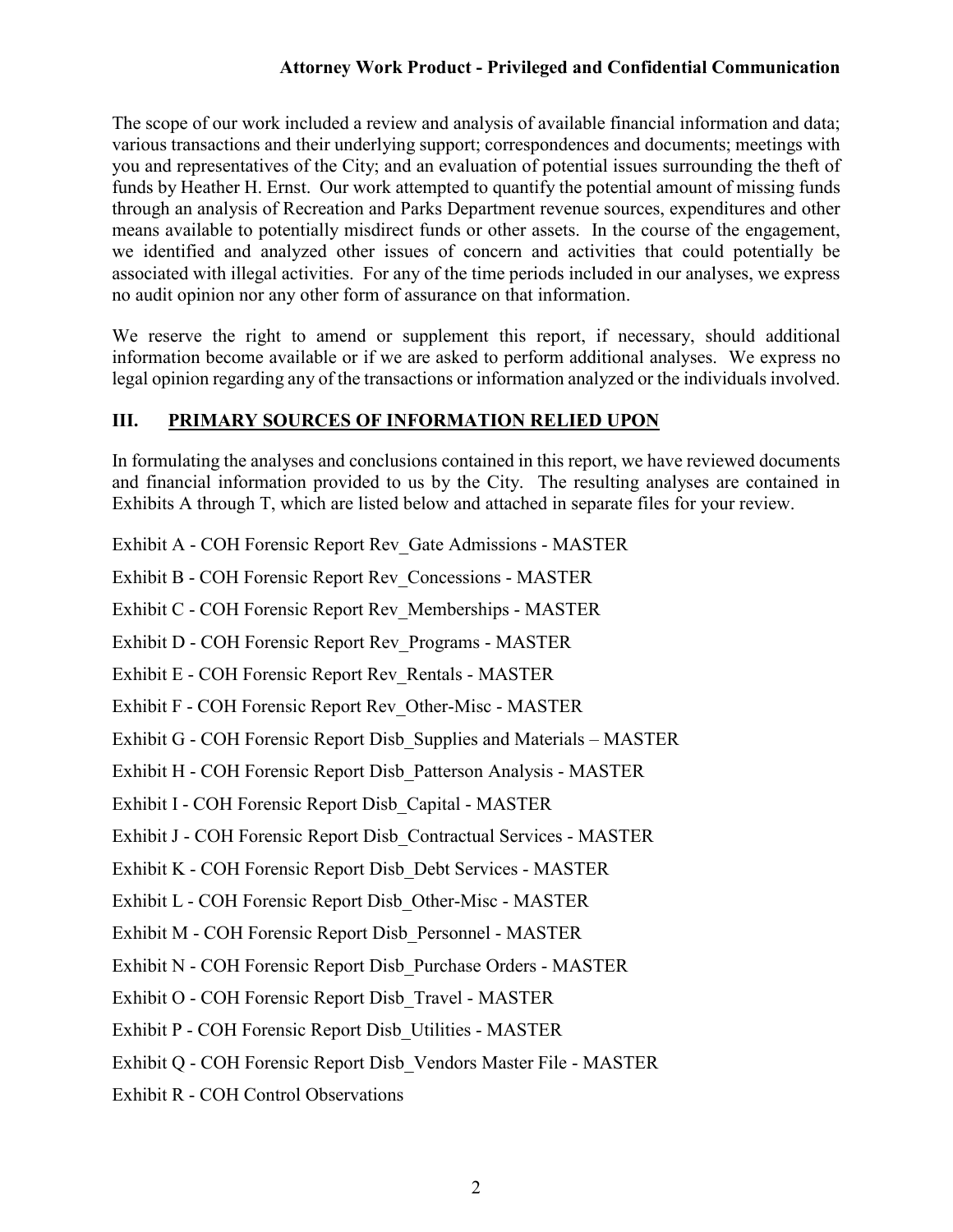## **Attorney Work Product - Privileged and Confidential Communication**

In addition to our review of various financial information and supporting documents, we met with the following individuals in the conduct of the engagement:

City of Hilliard Personnel

- David Delande, Finance Director
- Greg Tantari, Deputy Finance Director
- Doug Francis, Director of IT
- Tracy Bradford, former Law Director
- Karrie Martin, Fiscal Officer
- Jennifer McCafferty, Finance Assistant
- Julia Baxter, HR Director
- Tracey Rayburn, Payroll Specialist
- Megan Goudy, Recreation Program Manager
- Geoff Dew, Recreation Supervisor
- Kristan Turner, Recreation Supervisor

City Council

- Kelly McGivern, President
- Pete Marsh, Vice President
- Andy Teater
- Les Carrier
- Nathan Painter
- Albert Iosue (former council member and president)
- Tom Baker
- Lynne Fasone, Clerk of Council

## **IV. ANALYSIS AND INVESTIGATION OF ACCOUNTING RECORDS**

Our discussions with you and the City identified the primary area of concern as being the potential total cash misappropriated by Heather Ernst related to the Recreation & Parks Department and the ability to misappropriate funds and assets through other means available in the department (e.g., illegal use of funds, unauthorized disbursements and purchases, misuse or theft of assets). As discussed later in this report and in the exhibits, our investigation of these areas led to the identification of additional areas of concern that were analyzed.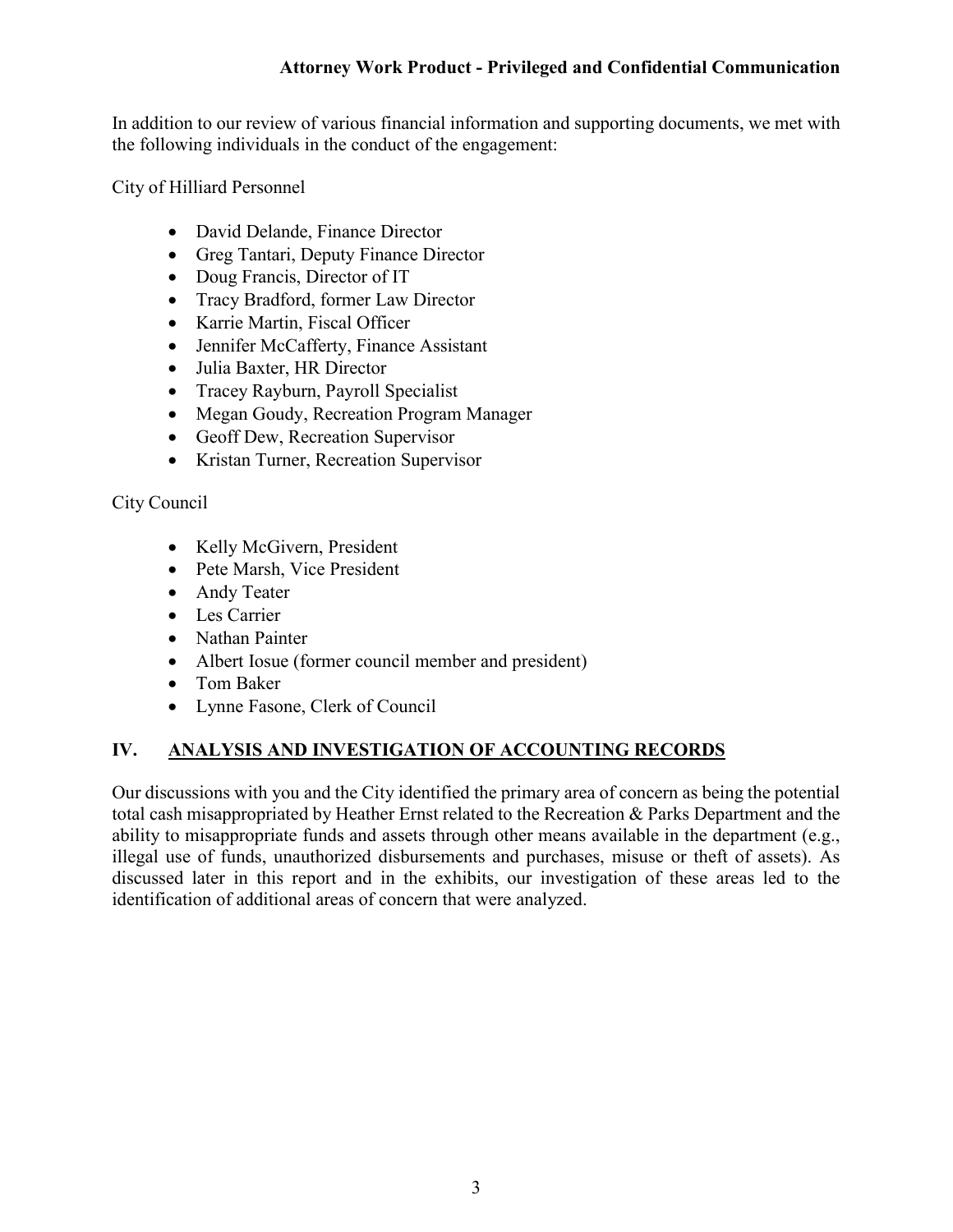## **V. OVERALL FINDINGS**

Reaching any specific conclusions as a result of this investigation was problematic due to the City's lack of detailed supporting documentation, and the lack of controls and monitoring practices by the City that could have aided in substantiating the specific causes for unexpected adverse trends within both revenue and expenditure accounts of the Recreation and Parks Department. In conducting the analysis, it was evident that revenues in both pool gate admissions and pool concessions disclosed unexpected adverse trends in the revenue streams during a time when the population of Hilliard increased and the amenities being offered at the pools were significantly expanded. However, without further detailed analysis of activities associated with the pool and concessions revenue accounts, and several other accounts as reflected in Exhibits A through Q, we cannot isolate the root causes, including the activities of Heather Ernst.

Key observations of our investigation and analysis included the following:

- Gate admission revenues at the pools did not increase in relationship to the changing population and the significant expansions and added amenities at the pools. When using 1996 and 2018 gate admission revenues as the beginning and end points of the revenue trajectory, the deviation (potential shortfall) in anticipated revenues is an estimated \$2.2 million. Alternatively, applying the gate admission for 1996 then 2018 as base years, respectively, and projecting revenue based on changes in population, the estimated potential shortfall in revenues is between \$1.2 and \$2.7 million. Refer to Exhibit A.
- Concession revenues were analyzed for the period 1996 through 2007; concessions were outsourced to a third-party operator beginning in 2008. Applying 1996 as the base year and projecting future anticipated revenue based on population growth, total anticipated revenue from concessions reflects a potential shortfall of \$277 thousand. Refer to Exhibit B.
- In analyzing revenues from memberships (Exhibit C), programs (Exhibit D) and rentals (Exhibit E), due to the changes that occur in activities that support these revenue streams and the year-to-year pricing changes, no conclusion as to expected revenues in these account classes could be made. Refer to Exhibits C (memberships), D (programs) and E (rentals).
- Other-Misc. revenue accounts experienced significant decreases in overall revenue starting in 2004 and continuing through 2014. As this category encompasses several accounts with varying revenue streams, significant additional investigation is required to determine the cause for the decline. Refer to Exhibit F.
- In attempting to analyze the disbursement trends in both overall pool supplies and materials and pool contracts, including separate analyses isolating disbursement specific to Patterson (pool vendor), two distinct timelines were analyzed. For overall disbursements, 1996 through 2018 trends were captured. For Patterson, the analysis was from to 2012 forward as that was the period in which Heather Ernst was responsible for contracting with vendors on behalf of the Recreation and Parks Department. The disbursement trends did not reflect unusual fluctuations for either overall pool supplies and materials for Patterson. Refer to Exhibits G (supplies and materials) and H (Patterson).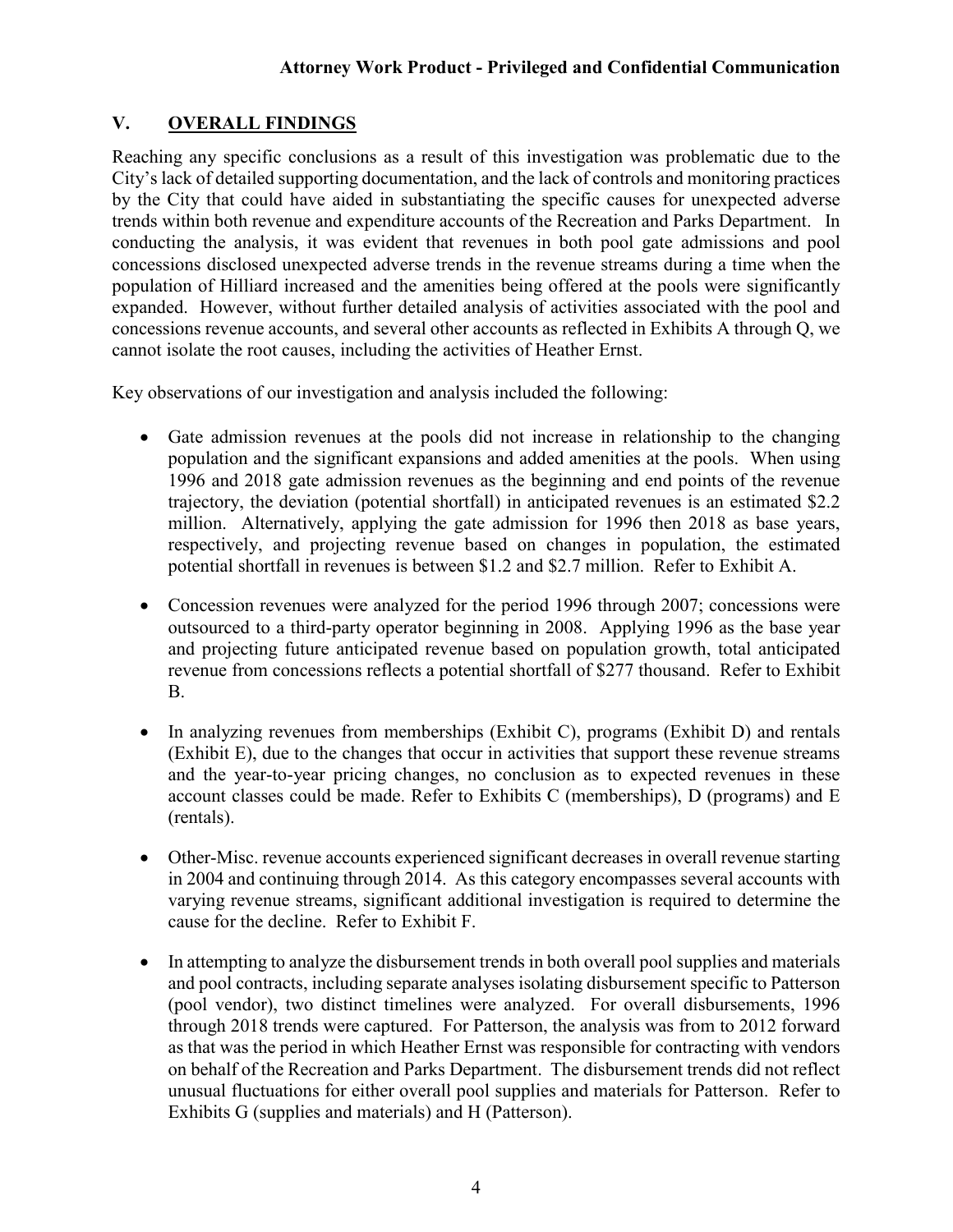## **Attorney Work Product - Privileged and Confidential Communication**

- In analyzing the level of capital expenditures, significant spikes in spending were identified in years 2007, 2010, 2014 and 2017. As outlays of capital are to be budgeted for and reviewed and approved by both the Finance Director and Council, determination as to cause of the spikes through review of underlying support and approval was left to Council's discretion. It was represented that two the spikes were likely tied to the pool expansions and the establishment of a first responders memorial park. Refer to Exhibit I.
- For contractual services, debt services and other miscellaneous disbursements, no discernable patterns of concern were disclosed, as these accounts would not be expected to trend consistently year-over-year. Specific to debt services, the recording of debt service within the Recreations and Park Department accounts was discontinued in 2001. Refer to Exhibits J (contractual services), K (debt services) and L (other miscellaneous).
- In analyzing personnel salaries, and specifically those of the position of Deputy Director, spikes in the base salaries from 2000-2007 were the result of having two concurrent deputy directors in the Department, and increases from 2008 through 2017 (final year of Heather Ernst's employment) were approved by Hilliard's Mayor and Council. Refer to Exhibit M.
- The number of purchase orders issued the year prior (2011) to Heather Ernst's assuming the position of Deputy Director was 180. In the years following, the number of purchase orders issued annually under Heather Ernst (from 2012-2017) increased significantly, as did the amounts tied to the purchase orders. Purchase order total amounts issued increase from \$472,000 in 2011 to \$1.52 million in 2017. The concern is that once a purchase order is established in the system, invoices associated with an approved purchase order are processed with little scrutiny. Refer to Exhibit N.
- For travel expenditures, no discernable pattern of concern was disclosed, as the account would not be expected to trend consistently year-over-year. Refer to Exhibits O.
- Analysis of utilities reflected there to be a significant decrease in the overall expenses in the year following Heather Ernst's departure (2018), which may warrant further analysis. Furthermore, the increases from 2013-2017, in a period of stable if not decreasing utility cost, may be cause for further analysis as to the transactions posted to the accounts. Refer to Exhibit P.
- An overall examination of the vendor master files disclosed a number of possible anomalies (e.g., duplicate vendors, P.O. addresses, employees, stale vendors) that require further investigation. Refer to Exhibit Q.